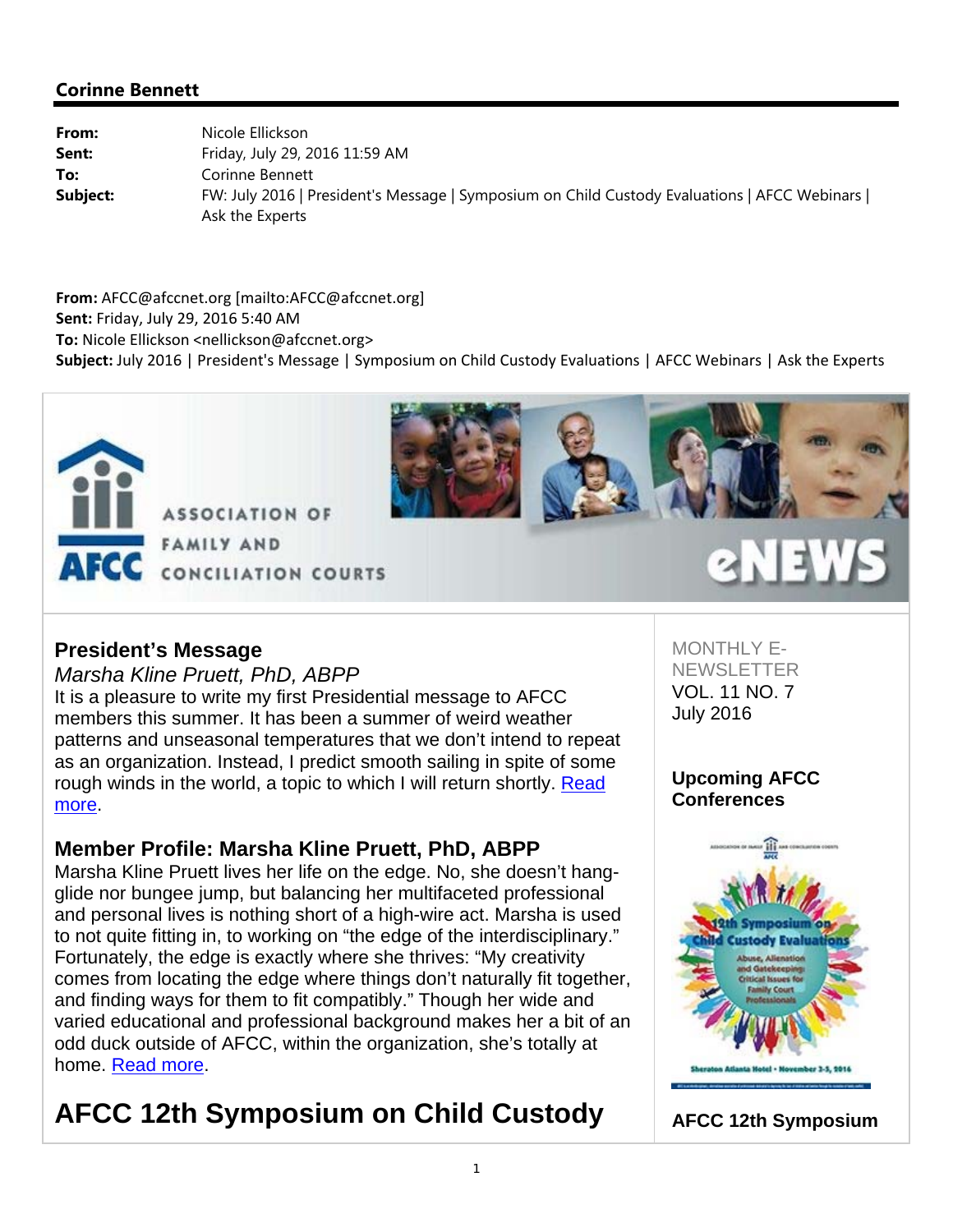# **Evaluations**

*Abuse, Alienation, and Gatekeeping: Critical Issues for Family Court Professionals* November 3-5, 2016, Atlanta, Georgia

## **Registration Now Open**

The symposium program brochure is available online and registration is open. Join AFCC in the heart of Georgia as we explore critical issues for family court professionals. With nearly 40 sessions to choose from, custody evaluators, judges, lawyers, mediators, and any professional who works with separating and divorcing families will have the opportunity to hear from world leaders on topics of abuse, alienation, gatekeeping, relocation and more! Register today!

# **Apply for a Symposium Scholarship by September 2**

Scholarships assist recipients with the cost of symposium attendance. Scholarships include pre-symposium institute registration, symposium registration, welcome reception, Friday's luncheon, access to the hospitality suite and a certificate of attendance. The deadline to apply is September 2, 2016. A limited number of scholarships are available, apply today!

# **Book Your Room at the Sheraton Atlanta Hotel**

The Sheraton Atlanta is in a wonderful downtown location near the Centennial Olympic Park. The special rate for AFCC symposium registrants is \$169/night for single or double occupancy. On October 4, 2016, any unreserved rooms will be released and the special rate no longer guaranteed. Rooms fill up fast, so make your reservation early by calling 1-800-833-8624 and request the AFCC special rate or reserve online.

## **Exhibit Opportunities**

Introduce your organization and its products and services to the interdisciplinary professionals who attend AFCC conferences with an onsite exhibit! Talk to symposium participants face-to-face and attend a few sessions in your spare time as the rate also includes a conference registration. Space is limited, please contact Corinne Bennett for more information or sign up today.

# **AFCC Webinars**

# **Registration Closed for First AFCC Webinar**

Thank you for your interest in the first AFCC Webinar, *Intimate Partner Violence and Child Custody Evaluation: The AFCC Guidelines*. We had an overwhelming response and sold out within 32 hours! All webinars will be recorded and made available to AFCC

## **on Child Custody Evaluations**

*Abuse, Alienation, and Gatekeeping: Critical Issues for Family Court Professionals* November 3–5, 2016 Sheraton Atlanta Hotel Atlanta, Georgia

#### **AFCC 54th Annual Conference**

*Turning the Kaleidoscope of Family Conflict into a Prism of Harmony* May 31-June 3, 2017 Boston, Massachusetts

#### **AFCC Chapter Conferences**

Australia Chapter Annual **Conference** August 18-20, 2016 Brisbane, Queensland

Wisconsin Chapter Annual **Conference** September 16, 2016 Pewaukee, Wisconsin

Florida Chapter Annual **Conference** September 28-30, 2016 Orlando, Florida

Indiana Chapter Annual **Conference** October 7, 2016 Indianapolis, Indiana

Colorado Chapter Annual **Conference** October 7-9, 2016 Breckenridge, Colorado

Ontario Chapter Annual **Conference** October 21, 2016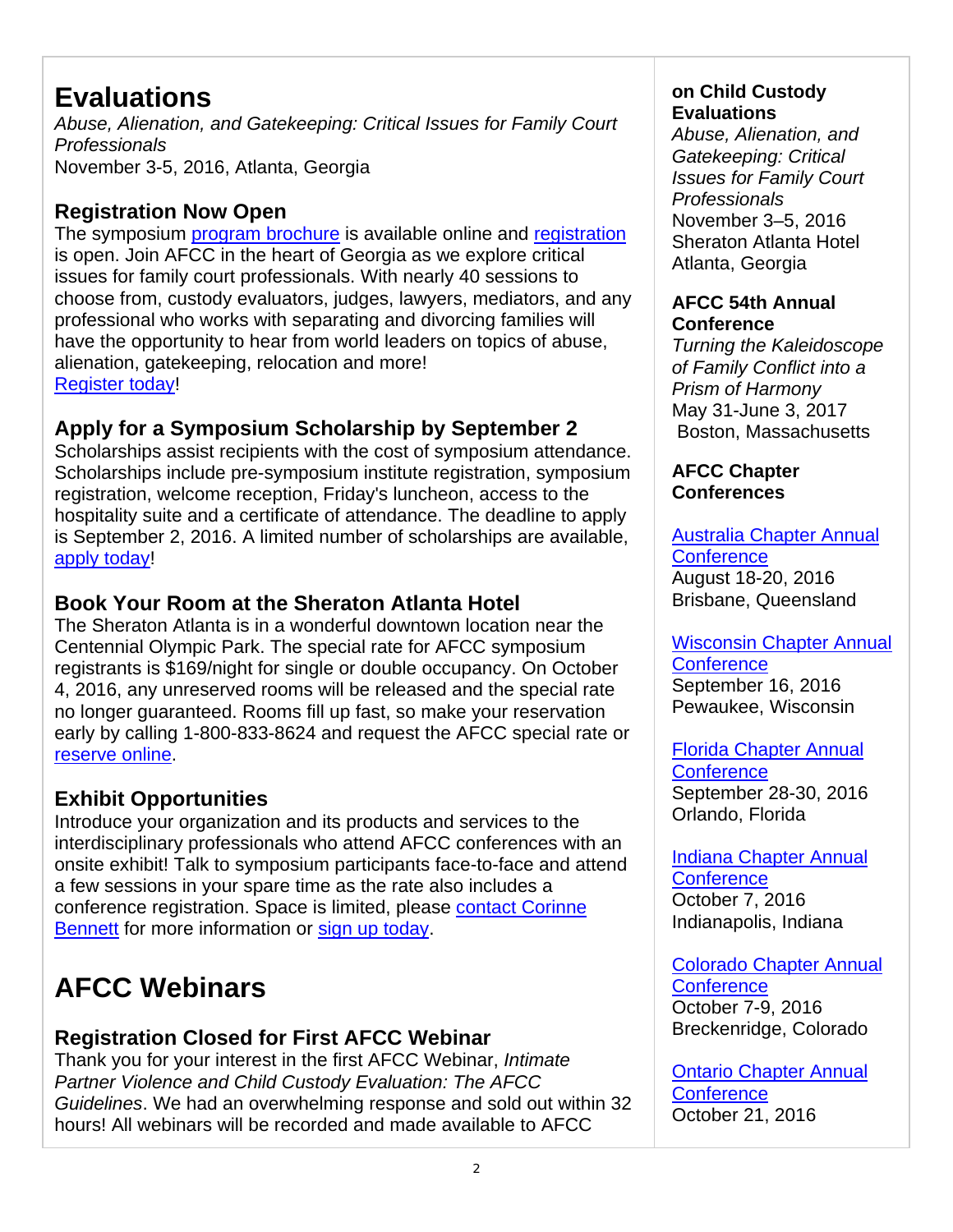members through the Member Center of the website.

# **Next AFCC Webinar**

**Emerging Issues in Relocation Cases** October 13, 2016, 1:00pm-2:00pm Eastern Time Philip M. Stahl, PhD, ABPP Registration opens September 13th, 2016. More information to follow.

#### **For the complete schedule of upcoming webinars, click here**.

## **Ask the Experts: Critical Issues in Child Development for Judges**

*Hon. Karen Adam, Hon. Ernestine Gray, Kirsten Lysne, PhD, Philip Stahl, PhD, ABPP*

Family and juvenile court judges make important decisions in complex cases every day. These cases often involve substance abuse, mental health, family violence, and trauma. Before a judge can make an appropriate decision regarding custody, parenting time, reunification, child support, or relocation, she must also consider how the child will be impacted. Those decisions require knowledge of child development; most judges are not experts in the field nor have access to those with that expertise. Here are ten of the most important things every juvenile and family court judge needs to know to make informed and developmentally appropriate decisions in the best interests of children. Read more.

#### **Submit a Proposal to Present at the AFCC 54th Annual Conference**

*Turning the Kaleidoscope of Family Conflict into a Prism of Harmony* May 31-June 3, 2017 Sheraton Boston Hotel, Boston, Massachusetts

AFCC is accepting proposals for 90-minute workshop sessions through September 30, 2016. The conference theme will explore ways to resolve family law-related conflict, including conflict between family members related to parenting time, child support, and parenting during and after separation and divorce. Call for Proposals, Submit a proposal.

## **AFCC Fellows**

AFCC is pleased to welcome **Kristin Doeberl**, **JD**, and **Liana Shelby**, **PsyD**, as the inaugural AFCC Fellows. This year, AFCC is piloting a program to encourage participation of early career professionals. Kristin and Liana will have the opportunity to attend board meetings, participate in committee work, present at conferences, and get to know AFCC from the inside out. Kristin is a Family Law associate with the law firm of Verrill Dana LLP in Boston, MA. Liana is a post-

#### Toronto, Ontario

Arizona Chapter Annual **Conference** January 27-29, 2017 Sedona, Arizona

California Chapter Annual **Conference** February 10-12, 2017 Costa Mesa, California

Are you an AFCC member? Join or Renew

The opinions expressed in articles published or linked to in the *AFCC eNEWS* are those of the authors and do not necessarily reflect the positions of the Association of Family and Conciliation Courts.

**Editor**: Leslye Hunter lhunter@afccnet.org

**Associate Editor**: Corinne Bennett **Assistant Editor**: Carly Marco



Follow @AFCCTweets



#### **Unsubscribe**

AFCC | 6525 Grand Teton Plaza | Madison, WI | 53719 | 608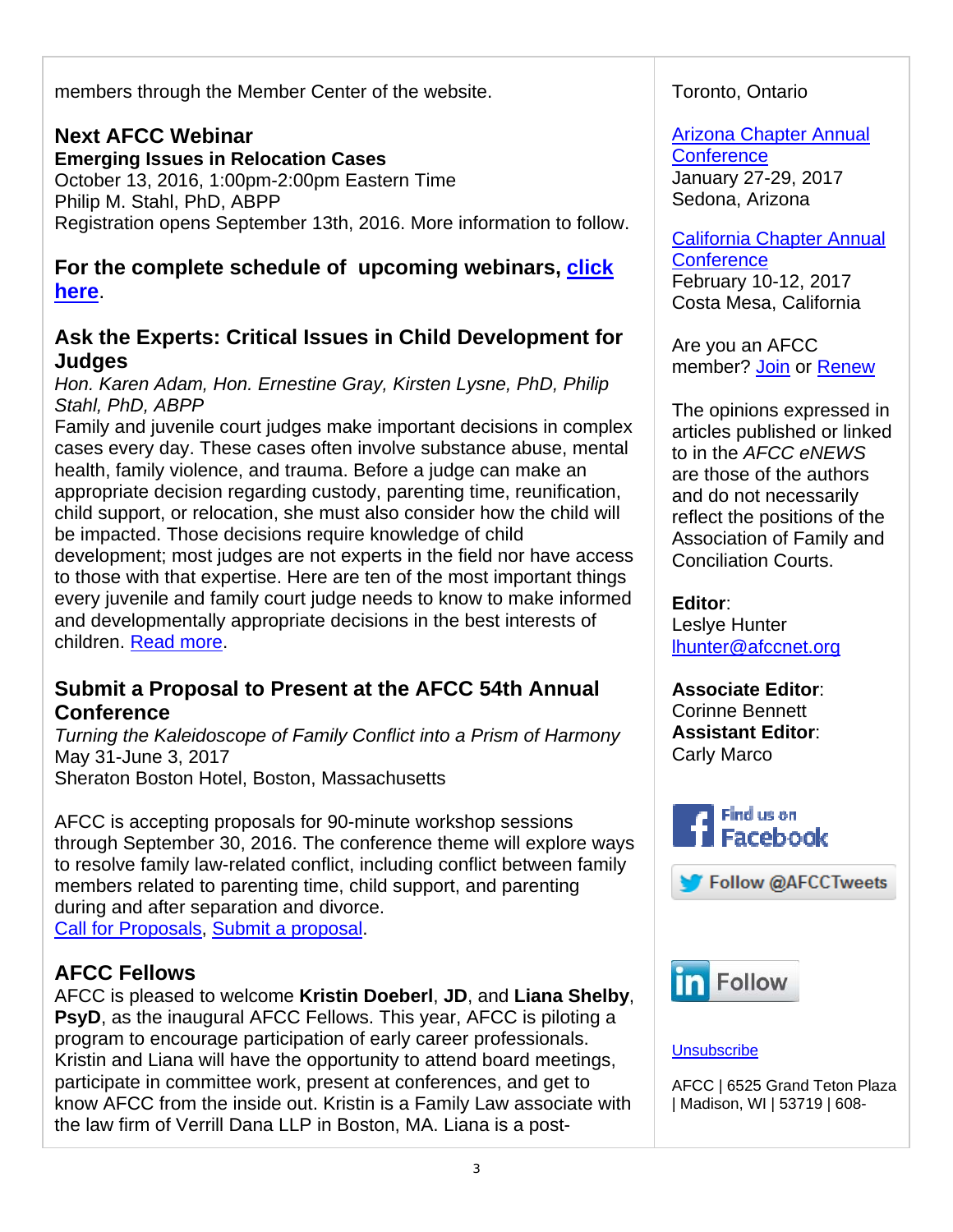doctoral fellow at Child and Family Evaluation Service, a component of the Center of Excellence for Children, Families, and the Law, at William James College in Newton, MA.

#### **Member News**

At the Arizona State Bar Annual Convention in June 2016, four former Presidents of the AFCC Arizona Chapter were awarded lifetime achievement awards for their contribution to family law. Congratulations to **Hon. Karen Adam** (ret.), **Hon. Bruce Armstrong** (ret.), **Hon. Bruce Cohen** and **Prof. Barbara Atwood**.

**Michael Aaron**, current President of the AFCC Arizona Chapter, was named as Chair of the Family Section of the AZ State Bar Executive Committee.

**Hon. Anne McKeig** was appointed to the Minnesota Supreme Court. Judge McKeig is the first Native American Supreme Court Judge in Minnesota and many of you were lucky enough to see her present at the AFCC Annual Conference in Seattle last month.

AFCC's Program Coordinator Corinne Schlachter, now **Corinne Bennett**, got married to Mitch Bennett on June 19, 2016 . Mitch works at Epic Systems as a Medical Software Consultant. Corinne and Mitch met in their undergratuate studies at Pepperdine University. Congratulations!

**Patrick Sommer** has joined the AFCC staff as a Program Assistant. Originally from Schaumburg, Illinois, Patrick graduated from Bradley University in 2014 with a Bachelor's in Health Sciences. He recently relocated to attend University of Wisconsin, Madison and study computer science. Welcome, Patrick!

#### **Chapter News**

Please welcome **Beth Lieberman** as President of **Colorado Chapter**.

The **Ontario Chapter** is undertaking a pilot project, under the direction of Rachel Birnbaum, PhD, and Prof. Nicholas Bala in cooperation with the Ontario Office of the Children's Lawyer, to prepare "Views of the Child Reports" for use in custody and access disputes. The report is expected in 2017. For more information contact Dr. Birnbaum or Prof. Bala.

#### **Conferences of Interest**

 The NACC 39th National Child Welfare, Juvenile, and Family Law Conference will be held in Philadelphia, Pennsylvania, August 12-14, 2016. Read more.

The **ACR Annual Conference** will be held in Baltimore, Maryland, September 28-October 1, 2016. Read more.

664-3750 | afcc@afccnet.org | www.afccnet.org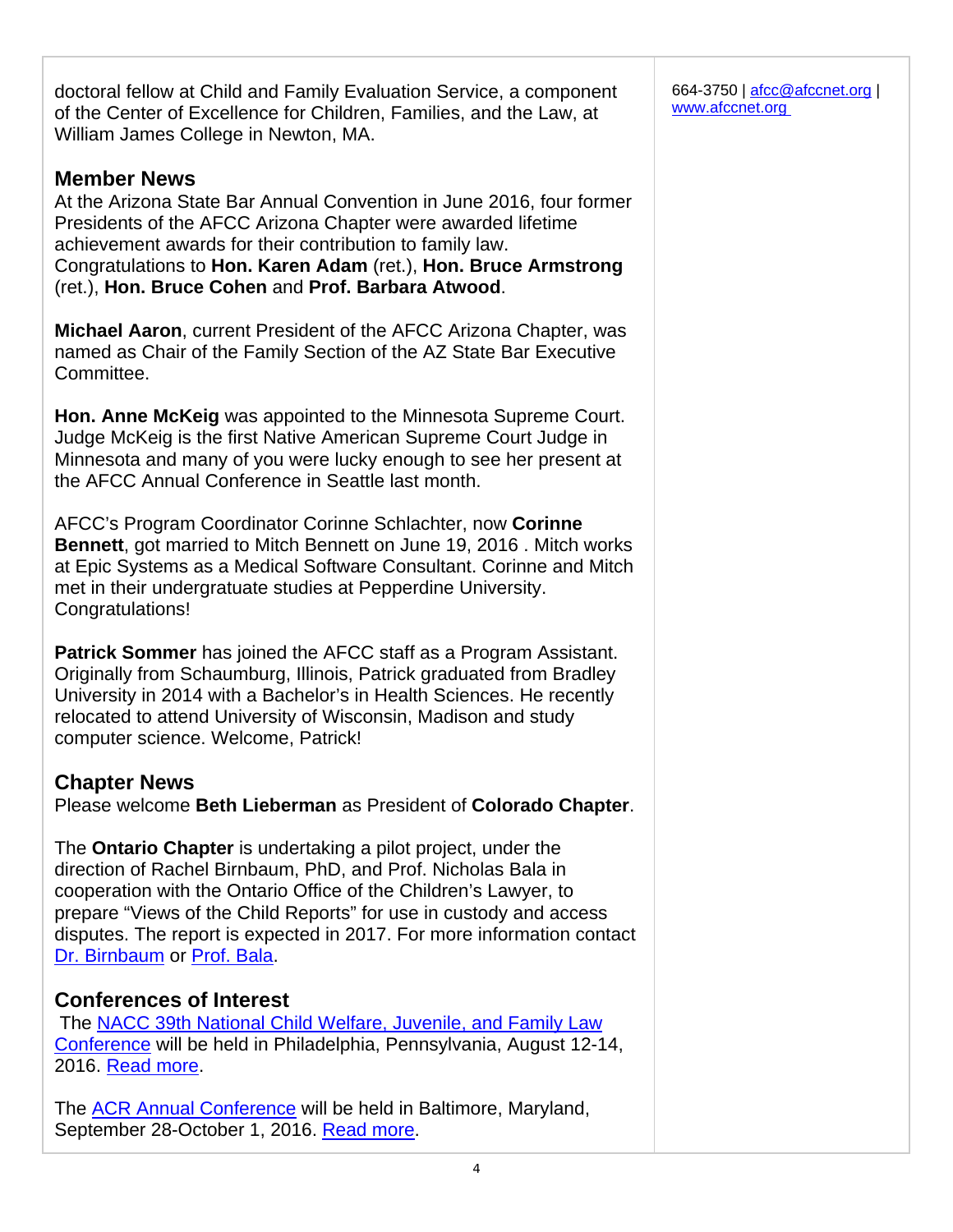The International Family Law Conference will be held in Singapore from September 29-30, 2016 at the Supreme Court Auditorium. Read more.

The 7th World Congress on Family Law and Children's Rights will be held in Dublin, Ireland, June 5-7, 2017. Read more.

#### **Tribal Access to Justice Innovation**

A new website highlighting innovative tribal justice programs from around the country. Developed by the Center for Court Innovation's Trial Justice Exchange, the website seeks to provide ideas and inspiration to reformers looking to address common challenges like substance abuse, domestic violence, gang involvement, and juvenile delinquency. Read more.

#### **District Court Strategies - What Works in District Court Day of Trial Mediation**

**Maryland Courts** has published the results of their study on what works and doesn't in mediation. This study examined the effect of mediator strategies (i.e. techniques) and program factors on case outcomes in day of trial mediations in the Maryland District Court.

- District Court Strategies Two-Page Summary
- District Court Strategies Full Report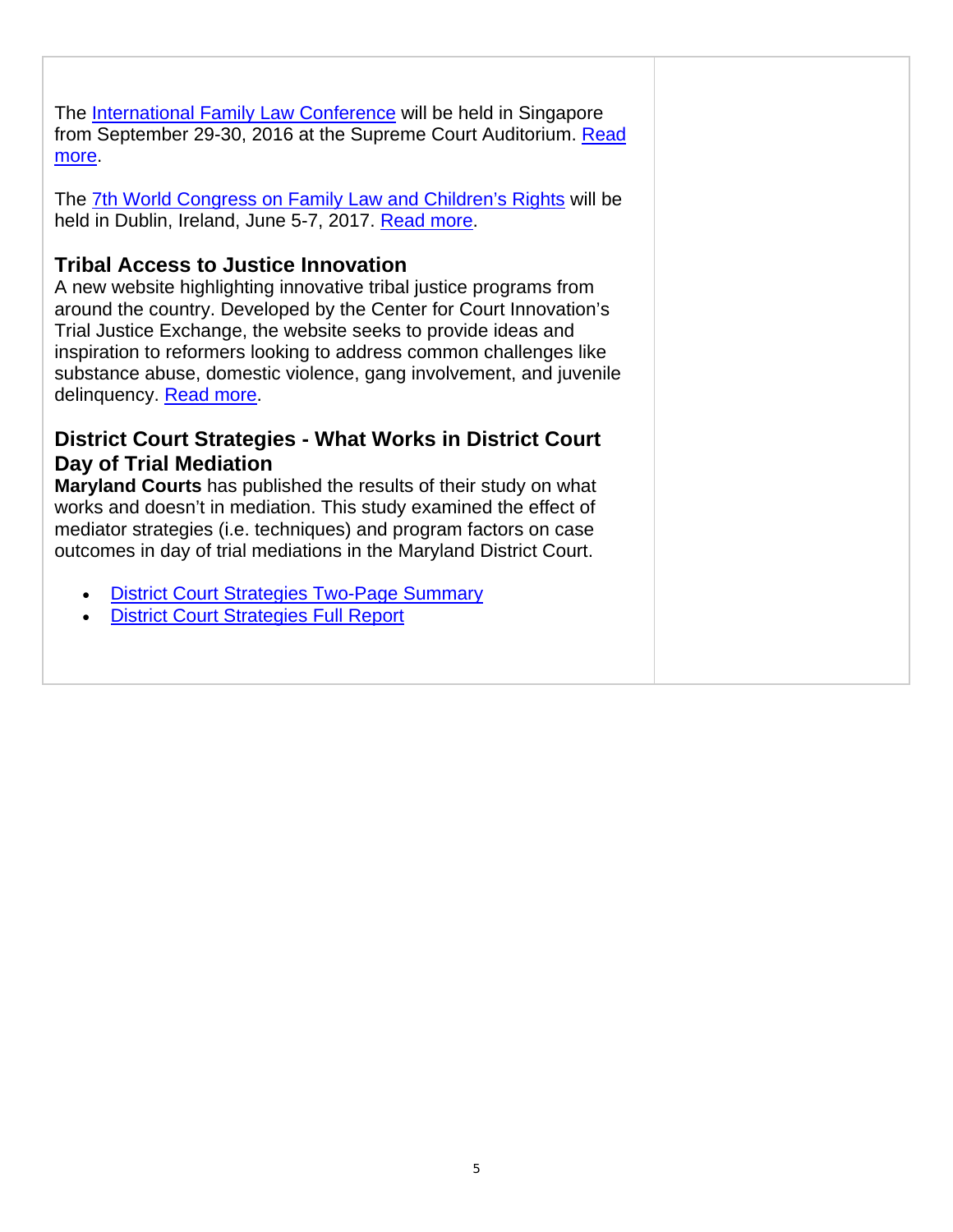



VOL. 11 NO. 7 July 2016



**President's Message** *Marsha Kline Pruett, PhD, ABPP, Northampton, Massachusetts*

It is a pleasure to write my first Presidential message to AFCC members this summer. It has been a summer of weird weather patterns and unseasonal temperatures that we don't intend to repeat as an organization. Instead, I predict smooth sailing in spite of some rough winds in the world, a topic to which I will return shortly. First I wish to acknowledge the passing of the Presidential torch to me from Hon. Peter Boshier, a charming, knowledgeable, and humorous predecessor who has given so much to AFCC, showing his remarkable capacity to conduct daily business discussions from across the globe. Clearly, that would not be possible without the steady hand on the tiller held at all times by our Executive Director, Peter Salem. He remains steady whenever we are threatened to get blown off course. Also, we could not maintain such a smooth sail without our crew, the incredibly professional, talented, and multi-tasking staff of AFCC, whose congeniality matches their ability, making leadership in this organization infinitely possible and pleasurable.

We recently concluded our 53<sup>rd</sup> Annual Conference in Seattle, WA, which, in my humble opinion, was one of the best conferences in many years – even though the vast majority of them have been excellent. The theme, *Modern Families: New Challenges, New Solutions,* spoke to how much the concept of family, and needs of modern families, have changed over the course of AFCC's history. Our three plenary speakers brought the latest thinking, practice, policy, and research to put some of our triumphs and challenges within AFCC into context for the upcoming decades. Sociologist Stephanie Coontz, author of books such as *The Way We Never Were*, debunked commonly held stereotypes about marriage and divorce and described how our family values and practices are being thrown into a tailspin by growing economic inequality and insecurity. Dr. Kyle Pruett (yes, a relation to me) spoke about how fathering has changed over the last generation, and how millennials have different expectations of joint parenting and family processes that portend interesting, but difficult, issues for family courts when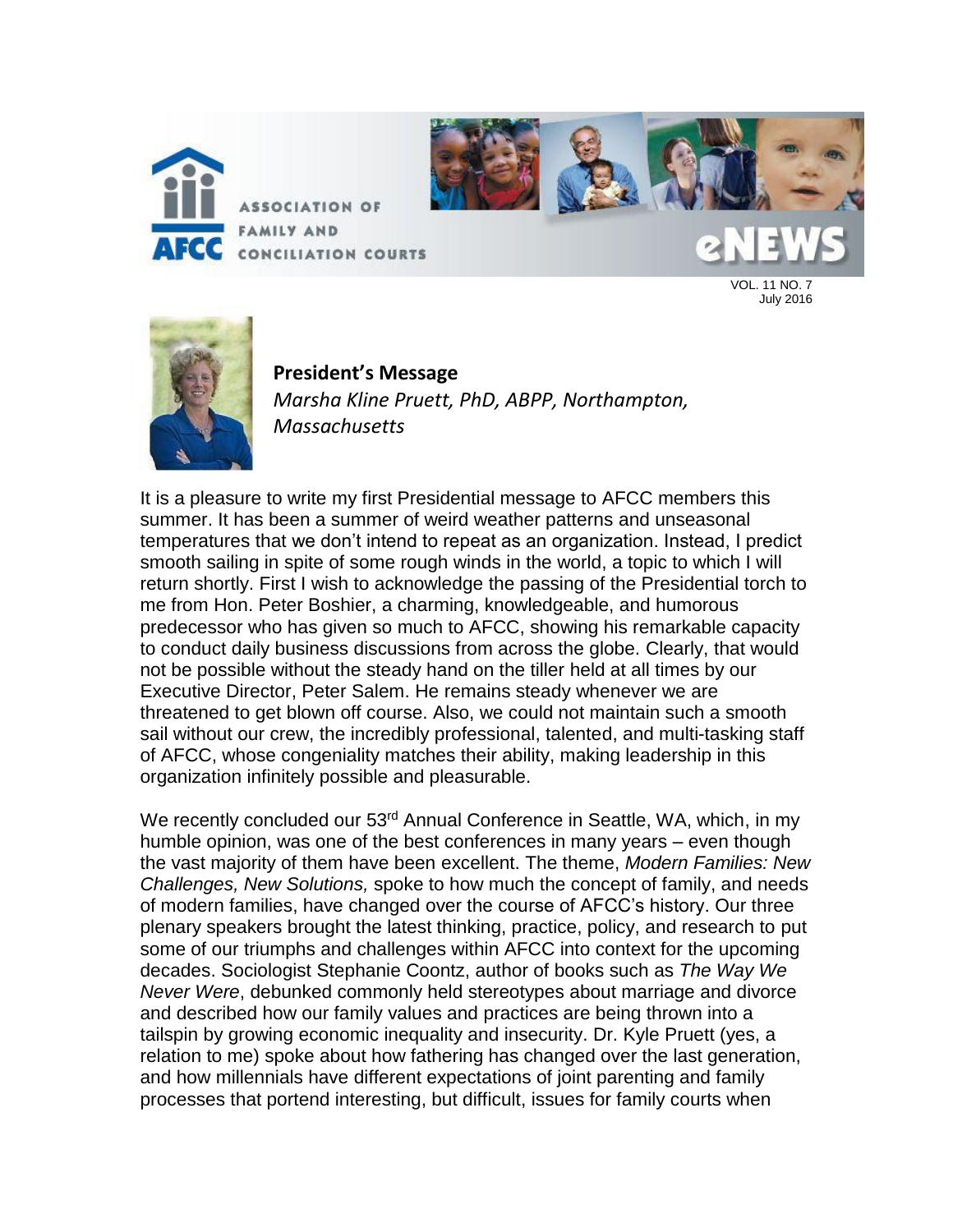couples separate. And Justice Mary Yu shared her experiences marrying numerous same sex couples and described some of the challenges they will face as couples and parents in a world that is changing quickly in its acceptance of diversity but is still notably divided. These three plenary speakers articulated why the work of AFCC is going to be as important as it has been in the past, or more so in the coming years.

AFCC has successfully forged an interdisciplinary organization that truly welcomes all disciplines and professions, and treats all members as equally valuable to the organization, no matter their educational or professional background. Power is shared and distributed. This is not a small achievement when legal, educational, and mental health professionals are joined for common purposes. As an organization, we have brought that value of equality to the task of reducing family conflict inside and outside of the courts, through interventions and policies aimed at finding a place at the kitchen table for any parent who wishes to be there and can treat their child and the other parent with respect. In order to achieve this goal, AFCC has provided leadership through the development and dissemination of court-based collaborative processes, mediation, collaborative law, and programs that manage parental conflict working with couples, families, and groups. More recently, we have been a vehicle for thinking about and advocating for the child's voice in the divorce process and understanding how to manage conflict among families with multiple parents formed through biological, technological, and psychological means. Task forces, professional guidelines, and educational endeavors ranging from conferences to the newly implemented webinars also contribute much to this goal of reducing family conflict.

But families do not exist in a vacuum. The inequalities spelled out by the plenary speakers are increasingly evident in societies around the world, including in the countries represented in AFCC. The growing economic and security gaps have spilled into violence across the earth, exposing our inability as a human race to reach these lofty goals of respect for others with whom we disagree or feel threatened by. This violence is exemplified from the mass slaughters of LGBTQ persons in Orlando, to violence against Muslims carried out in Jordan, Yemen, Turkey, and Bangladesh, to the gratuitous deaths of black men such as Alton Sterling and Philando Castile, to the revenge exacted against police officers in Dallas and Baton Rouge.

There is an expanding consortium across the world that believes the key to changing national and global inequality and brutality is to begin with the smallest steps and the largest building blocks – young children and their families. Dr. Rima Salah of Palestine, former Deputy Executive Director of UNICEF, former Deputy Special Representative of the Secretary-General, UN Mission in Central African Republic and Chad*,* wrote about this consortium that "your science, your knowledge, your practical experience, your dedication to the well-being of children and their families globally, helped to orchestrate a global movement for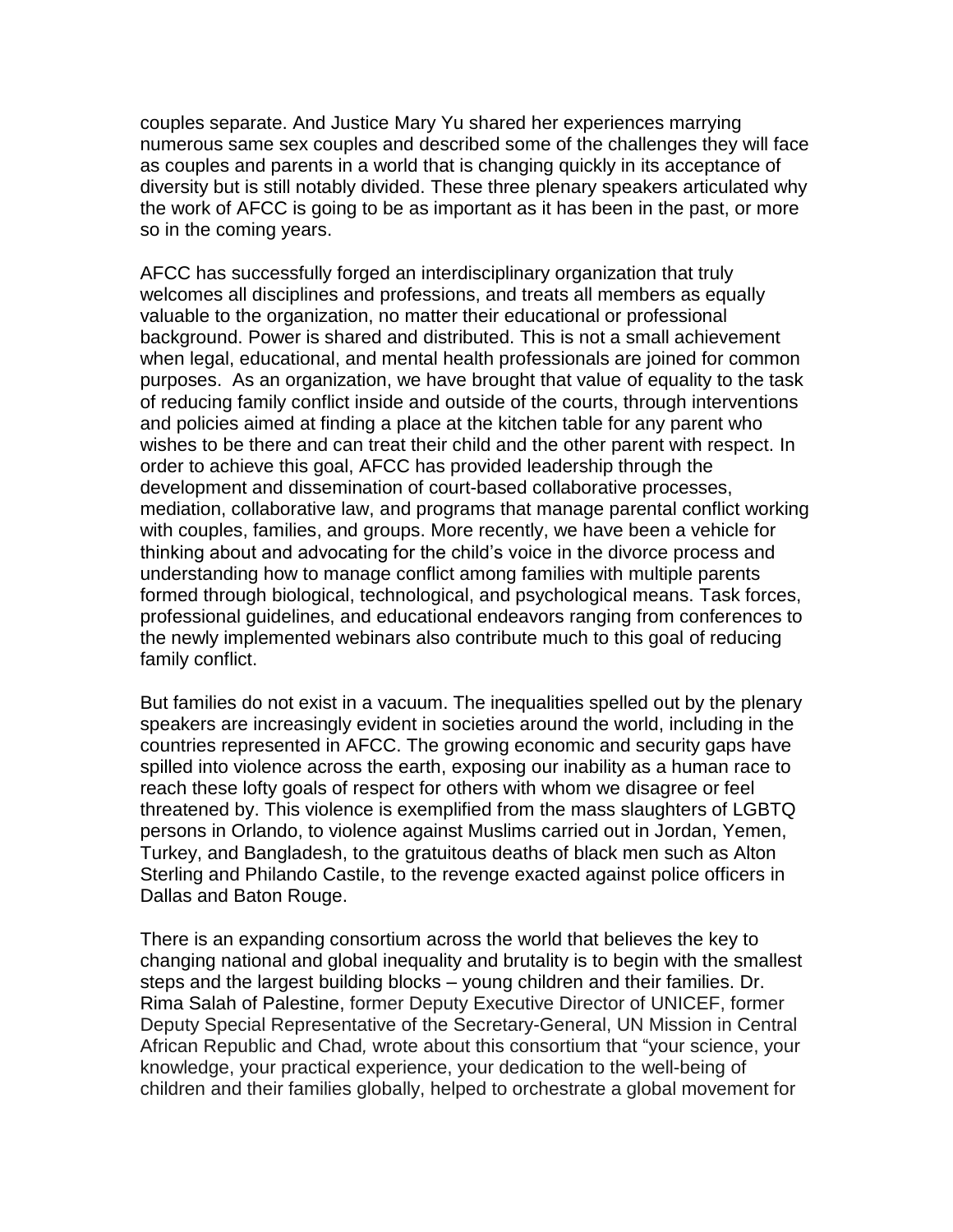peace, that values the role of young children and families as agents of change in peace building. This is changing the tide of violence that is marking our world today." I see AFCC as representing a parallel process of working to reduce family conflict in order to support the creation of greater peace within families, and I argue that it may be the best way to build peace more broadly in communities and countries. This focus was initiated through Forrest "Woody" Mosten's special issue of the Family Court Review (July 2015, Vol. 53[3]) on peacemaking in separated and divorced families. The current challenge for AFCC will be to expand our vision so that we are not only talking about peace and co-parenting after separation and divorce, but also about peace building through the efforts being made on behalf of positive parenting and co-parenting, and inclusion for all persons in the family, in the courts, and ultimately, in children's lives.

How do we do this? First, it means developing our organization so that through education and interventions we keep trying to offer the best available knowledge in a way that brings professionals together, rather than magnifying our differences and splitting us apart. I am not advocating for less debate and disagreement. Indeed, that is the only way to avoid "group think" and understand diverse viewpoints. But that debate can be put forward in a way that leads our field, and hopefully, a broader segment of society, toward clearer understanding of our differences and recognition of our common goals.

Toward this end, I invite you to join us for education and debate at the Sheraton Atlanta Hotel, November 3-5, as we take on some of the more intractable issues in our field: *Abuse, Alienation, and Gatekeeping: Critical Issues for Family Court Professionals.* Make your voice heard. Bring your best ideas. Be part of the solution that AFCC stands for and will continue to champion over the next 50 years, as it has done in the 53 years before.

We must continue working together to mitigate conflicts within our own ranks in order to harness the national and global winds of change in the direction of shared goals. This means using our collective expertise for the good of children, and being sensitive to where we are inadvertently supporting inequalities that leave some children and families behind. It means challenging each other respectfully to work for the good of all children – not simply those whose parents are wealthy, or healthy, or even the most hostile. It means being a voice for children having the opportunity to grow up secure and healthy in all kinds of modern family structures. And it calls for peace at home amidst the global unrest that our children and grandchildren will experience throughout their years. AFCC must continue and step up its leadership in helping us all articulate ways of working and living together in a world that cherishes peace inside and beyond the family.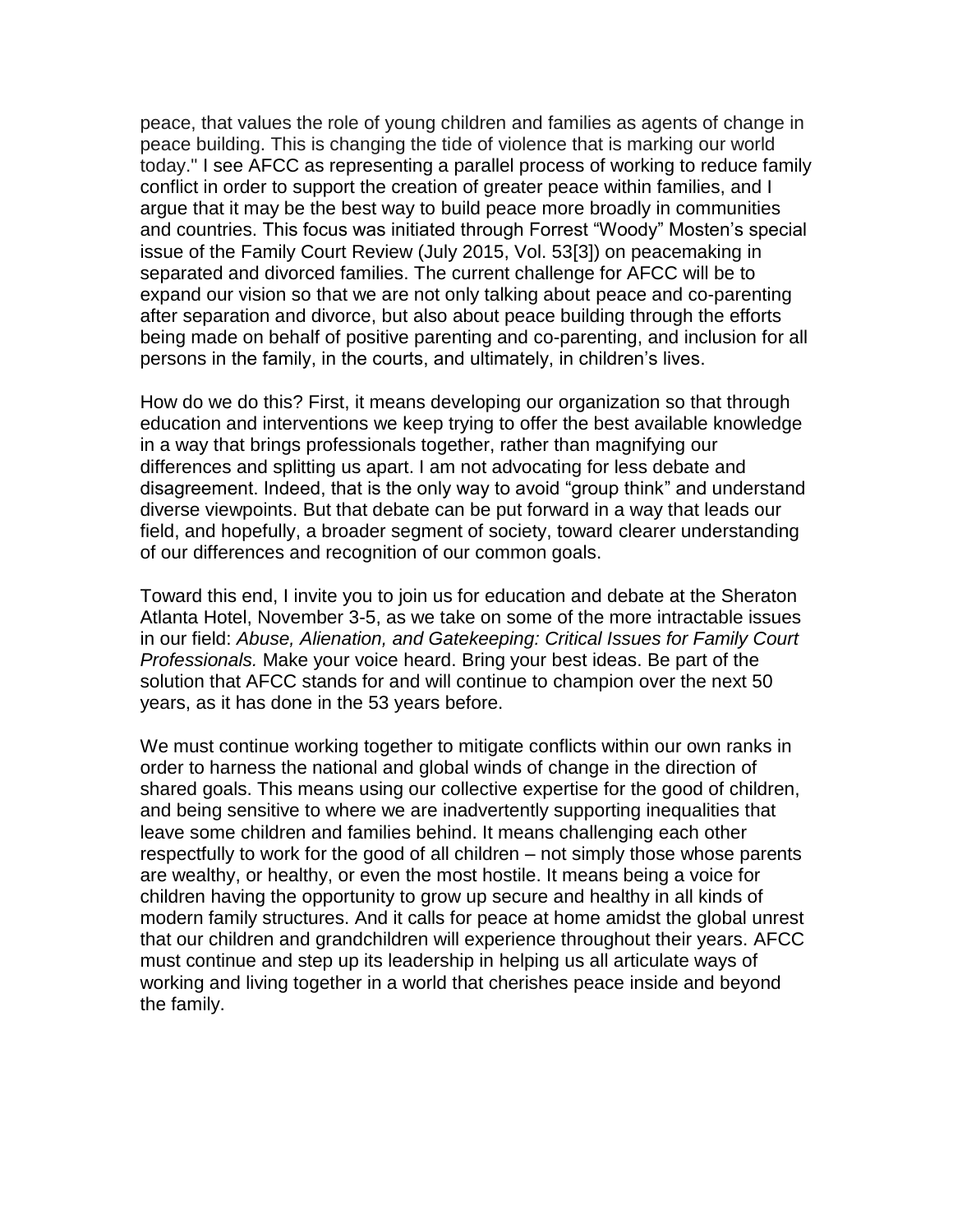



# **Member Profile: Marsha Kline Pruett, PhD, ABPP**

Marsha Kline Pruett lives her life on the edge. No, she doesn't hang-glide nor bungee jump, but balancing her multifaceted professional and personal lives is nothing short of a high-wire act. Marsha is used to not quite fitting in, to working on "the edge of the interdisciplinary." Fortunately, the edge is exactly where she thrives: "My creativity comes from locating the edge where things don't naturally fit together, and finding ways for them to fit compatibly." Though her wide and varied educational and professional background makes her a bit of an odd duck outside of AFCC, within the organization, she's totally at home.

Marsha grew up in Philadelphia and attended the University of Pennsylvania, where she earned her BA in interdisciplinary studies and MS in education. She went on to complete her doctorate in Clinical and Community Psychology at the University of California, Berkeley, and while at Berkeley, she forged working relationships with renowned researchers and AFCC stalwarts Janet Johnston and Judith Wallerstein. Marsha then headed back east to Yale University for Pre- and Post-Doctoral Fellowships. At Yale, Marsha subsequently held positions as Research Scientist, Director of Child and Adolescent Programs, and as a faculty member at the Yale School of Medicine and Child Study Center. Her last few years at Yale were spent in the Department of Law and Psychiatry.

While in New Haven, Marsha also managed to find the time to earn a Master's of Science in Law and to meet and wed preeminent child psychiatrist, Kyle Pruett. Kyle works at the Yale Child Study Center and is a proud Whiffenpoof (America's oldest collegiate a cappella group). In a first for AFCC, Kyle serenaded attendees following his keynote address at the AFCC annual conference in Seattle this June. Marsha and Kyle have a blended family that loves doing things together and includes their two children,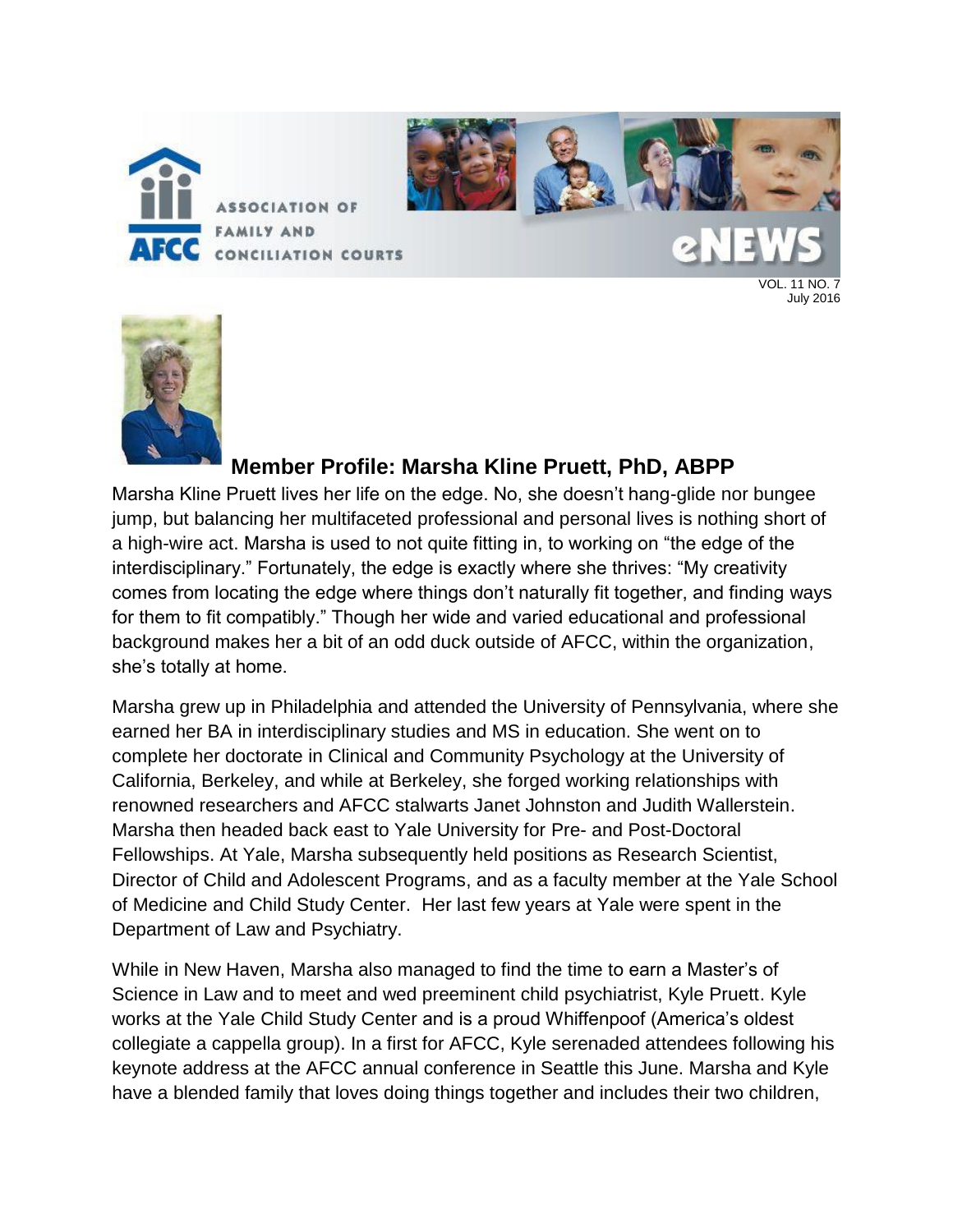Olivia and Jefferson Daniel (JD for short). Olivia is entering her senior year of high school and studying Chinese, neuroscience, and psychology, and is currently looking at colleges where she will also play soccer. JD is newly 15 and an actor/soccer star/fundraiser for cancer research. Kyle's daughters from a previous marriage have spouses and children of their own. "It is difficult to be a parent and grandparent at the same time," Marsha said, but in true walking-the-talk fashion, Marsha asked Kyle's daughters to give her away at their wedding. They loved doing so and were also present at the births of Olivia and JD.

After more than 15 years in New Haven, the Pruett family moved to Northampton when Marsha accepted a tenured Chair at the Smith College School for Social Work. Marsha is the Maconda Brown O'Connor Professor, a title with a legacy she takes seriously. A Houston philanthropist and social worker who dedicated her life to working with impoverished children, Maconda Brown O'Connor made her own path and dedicated her life to social work, despite being born into a wealthy, politically conservative family. "It couldn't have been easy to be a social worker in that family," Marsha notes with a chuckle. She feels a connection to O'Connor's gifts, and hopes "to be worthy of her independent spirit, courage and generosity." The Smith College School for Social work is co-ed, unlike the historical women's college in which it is seated. Marsha notes that Smith students are known for providing challenge: she once received push back from a student wondering why she chose to speak on father involvement at a women's college. Though it can be frustrating, she feels confident that such student engagement is more positive than not and makes her a better teacher and mentor. Marsha works to find balance between engaging with the reality of ever-changing family structures while still honoring the focus of her work: men and women co-parenting together. "I hope to keep unbalanced enough to continue being creative, but balanced enough to be relevant and have something important to contribute."

Though she has a variety of goals for her presidency, one of Marsha's projects is an AFCC fellowship program that focuses on drawing new professionals to the organization. AFCC has identified one mental health and one legal professional in early career status to participate in the program. The AFCC Fellows will attend board meetings, do committee work, present at conferences, and get to know AFCC from the inside out—a hands-on approach that typifies Marsha's style. A goal of the fellowship program is to address the "greying leadership" of AFCC. Marsha is passionate about "not only creating a vision of greater new professional involvement, but building more relationships with young professionals themselves."

Marsha is adept at putting theory into practice, not only with AFCC, but also with the Supporting Father Involvement (SFI) program. The program has been in existence for 16 years, and is being implemented in the US, Canada and England. Her involvement as a member of the intervention and evaluation design team has taught her—a longtime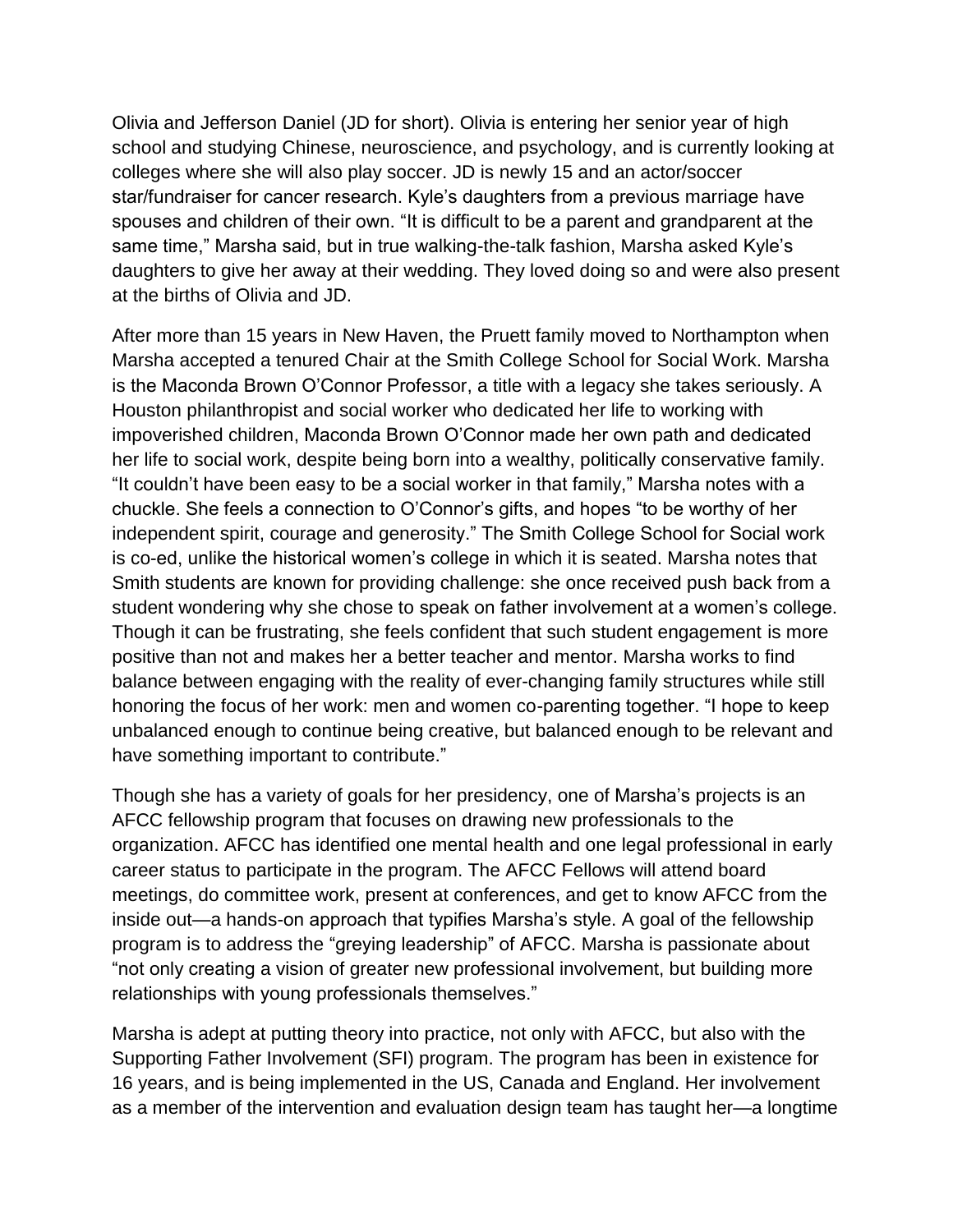supporter of co-parenting—what it really takes to *foster* co-parenting. Marsha not only adapted the original program, created by Drs. Philip and Carolyn Cowan, but she also trains program staff, evaluates program progress, oversees curriculum modifications and provides program consultations to mold the program in different locales with different vulnerable populations.

No stranger to working on the precipice of the personal and the professional, Marsha co-authored a co-parenting book (*Partnership Parenting*) with Kyle. When asked what it was like to write a relatively personal book—the couple share co-parenting anecdotes throughout—Marsha asserts that she and Kyle are "big believers in walking the talk," and they share personal experiences in the book because "they are part of what make us the people and the professionals we are." Drawing on their collective experience, they set out to write a book because they knew of many parenting books, "but no *coparenting* books." In a March 2016 interview with AFCC *eNEWS*, Kyle insisted that the book was Marsha's idea. Marsha says her inspiration was simple: "Couples who are good co-parents together are happier couples." She hopes the book inspires conversations between parents and helps them realize that "if they can co-parent, whether they are together or separated, it will enrich the lives of both parents and their children."

Marsha is not only a prolific writer, but a reader, as well. When asked about the last great book she read, she answered immediately: "The Nightingale" by Kristin Hannah, a novel set in France during WWII that follows two sisters in the resistance. Marsha notes that she enjoys reading about resiliency and family relationships – "cheesy, but true." She also enjoys hiking, especially where mountains and lakes meet, as it is where she feels "most peaceful." You will also find her kayaking, watching professional or college sports (a devout hockey fan), and catching theater performances (no, she did not get Hamilton tickets, but hopes to). Marsha's most beloved interest, however, is traveling. Recent adventures include camping under the stars in the Australian Outback, and taking the whole family to a waterfront cabin in Belize for snorkeling. Marsha fancies herself an amateur travel agent, and loves using her passion for research to help friends and family plan trips.

To know Marsha is to know a woman of great drive and greater equanimity, in spite of all of the time she spends balancing on the high wire. If you were fortunate enough to attend the annual conference in Seattle, you heard Marsha lay out her vision for AFCC: "Together, we can make family life stronger…and we can help children have two parents (or more!) who teach them the lessons of life…and we can ride those hills together." And what a vision it is.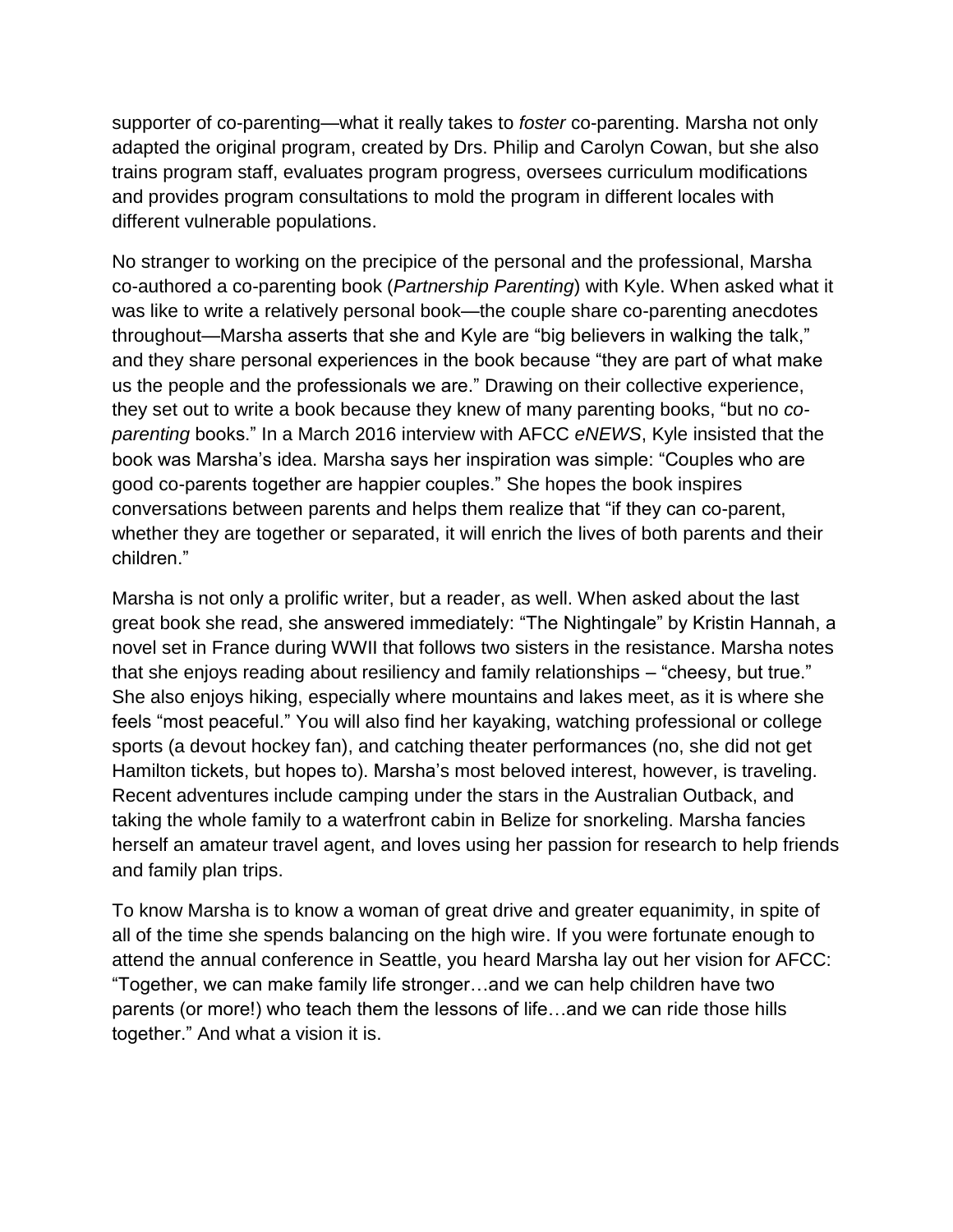

11  $N<sub>O</sub>$  7 July 2016

# **Ask the Experts: Top 10 Critical Issues in Child Development for Family and Juvenile Judges**

*Honorable Karen Adam Honorable Ernestine Gray Kirsten Lysne, PhD Philip Stahl, PhD, ABPP*

Family and juvenile court judges make important decisions in complex cases every day. These cases often involve substance abuse, mental health, family violence, and trauma. Before a judge can make an appropriate decision regarding custody, parenting time, reunification, child support, or relocation, she must also consider how the child will be impacted. Those decisions require knowledge of child development; most judges are not experts in the field nor have access to those with that expertise. Here are ten of the most important things every juvenile and family court judge needs to know to make informed and developmentally appropriate decisions in the best interests of children.

#### **1. Child Development is Brain Development**

Children develop in utero in predictable and organized ways, which it makes it possible to know, for example, at how many weeks into a pregnancy an ultrasound will allow us to determine whether the baby is a boy or a girl. In this same predictable way, development unfolds throughout childhood. Most of this development is based on the growth and maturation of the brain. As the child's brain develops, the child acquires new capacities in their thinking and navigation of their interpersonal world.

In family court, we understand that very young children are not mature enough to indicate their preferences about parenting plans. Often when it comes to school-aged children, however, parents argue that a child is "mature for their age" and should therefore have a role in decision-making. Children may be perceived as mature when they are intelligent or have particularly strong verbal skills. It is critical to remember, however, that despite intelligence, brain development takes the full span of childhood to evolve. No 9-year-old child can take the perspective of other family members nor consider the long term consequences of their actions in the way a 14-year-old child can, and neither can do so as well as a 17-year old child can.

#### **2. Very Young Children have an Organized System for Using their Parents to Regulate Themselves, and We Must Protect this System.**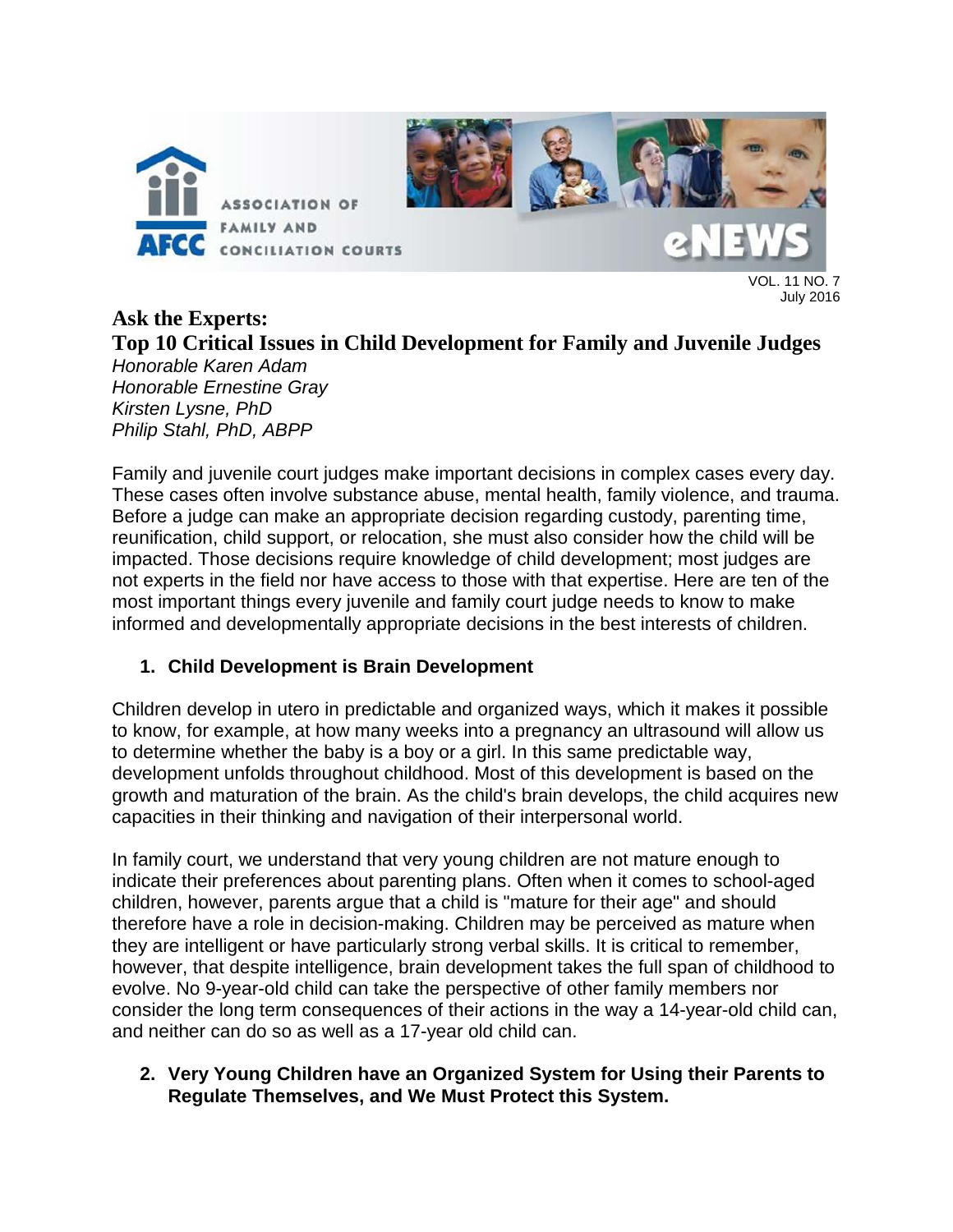Babies and toddlers cannot manage their bodies and emotions on their own; they require the responses of adults for every basic need. This includes the physical tasks of feeding and changing, but also the emotional and relational tasks of managing distress, soothing the body into sleep, and regulating the interplay of facial expressions and responses that become the foundations for emotional stability and interpersonal skills. The developmental task for infants and toddlers is to build a system of attachment to their primary caregivers that organizes how they will manage themselves by utilizing their interactions with each parent.

Divorce and separation can disrupt the systems that small children have built and are relying upon. This can be disorganizing for children and cause setback in their developmental progress. Our task as family court practitioners is to preserve the systems that small children have built. For children whose self-regulation system has developed in the context of shared care by both parents, a parenting plan should include frequent and abundant contact with both parents and prevent lengthy separations from either parent. For those children who have developed within a context of care by a single, primary parent, then the focus should be on minimizing lengthy separations from that caregiver. Once children are three or four years old, they can become less reliant on these internal co-regulation systems and more flexibly manage life in two homes.

#### **3. The impact of exposure to violence and trauma is likely to be worse for infants than for older children.**

Counterintuitive to most people's thinking, the baby in the crib may be more severely damaged than the 4-year-old, or 10-year-old, in the family. Yes, the older children hear and see what is going on, may be put into a protective role (e.g., calling the police, yelling at the abusive parent to stop, etc.) and may express fears, confusion, or sadness. And yes, the infant doesn't "know" what is going on and doesn't realize that violence or trauma is occurring. However, the infant's brain is affected significantly by all of the noise and negatively-charged emotions. The brain remembers what the brain experiences, and the impact on the developing brain is *huge*. Additionally, the older child can use words to help mediate the emotional response, whereas the infant cannot. When parents say that their infant wasn't harmed because the infant doesn't know what happened, judges can explain the opposite.

For a detailed and compelling explanation of these issues, watch the video, "First Impressions - Exposure to Violence and a Child's Developing Brain," available on www.youtube.com

**4. Child development is always relevant in family law decisions and knowledge about child development can help judges better estimate a child's maturity level and the custodial wishes of the child.**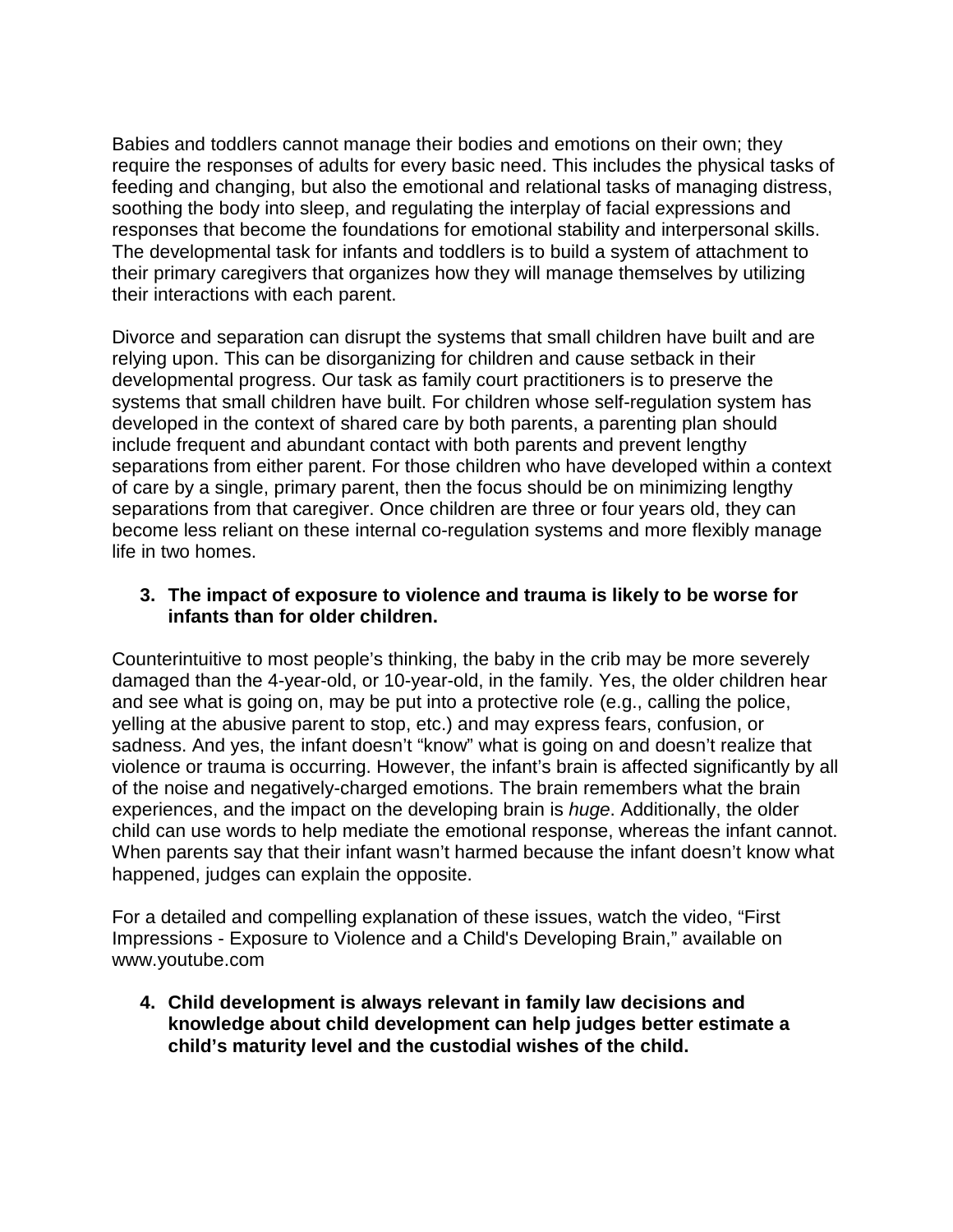Most state family law statutes do not specifically require consideration of child development factors in judicial decision-making concerning custody, relocation, parenting time, and child support. Instead, judges are directed to consider the best interest of the child, the child's needs, or the child's emotional and psychological wellbeing. It is hard to imagine how a judge can make decisions about best interest, needs, or wellbeing without knowing what is developmentally appropriate for the child. A parenting plan that would be perfect for a ten-year-old will likely be a disaster for a twoyear-old, due to the developmental differences between the two children. Judges must recognize the importance of child development when crafting orders that can either enhance or hinder that development. By carefully reviewing statutory mandates for phrases such as best interests or wellbeing, a judge will find the authority to consider and apply child development principles in decisions about custody, parenting time, relocation, and child support.

In general, children are better served by having relationships with both parents, assuming both can support the child's health, safety and welfare. Recognizing that parents may have mastery of different parenting skills, all children need a predictable schedule that supports those relationships and takes into account their developmental and individual needs, and allows both parents to be involved in all important aspects of their lives. Children under age 3 may need more frequent transitions and shorter amounts of time with each parent, whereas children from 3-5 can begin to tolerate more time away from each parent. School-aged children can benefit even longer time away from each parent, while preserving those relationships in ways that utilize each parent's healthy parenting styles optimally. Finally, adolescents may want an increasing voice in those parenting plans.

A great resource is "Planning for Parenting Time: Arizona's Guide for Parents Living Apart" (2008).

#### **5. The Rhythm of Parenting Time is as Important as the Quantity of Parenting Time**

Often in family court, parents, attorneys and other adults focus on the quantity of parenting time allotted to each parent, when what matters most to a child, particularly a younger child, is the qualitative elements of the schedule, particularly the rhythm of transitions between their homes. A child's perception of a schedule that has 10 consecutive days with Parent A followed by 4 consecutive days with Parent B is vastly different from a schedule that has four 2-3 day spans with Parent A interrupted by 1-day contacts with Parent B, although each of these schedules include ten days with Parent A and four with Parent B. Adjustment of this rhythm is the simplest method of adapting the schedule to suit the developmental stage of a young child.

Younger children cannot carry within themselves their sense of comfort and relationship with others, so they need face-to-face contact with caregivers on a schedule that prevents lengthy separations. Older children and teens have developed this ability to carry the comfort of parental relationships within themselves and they are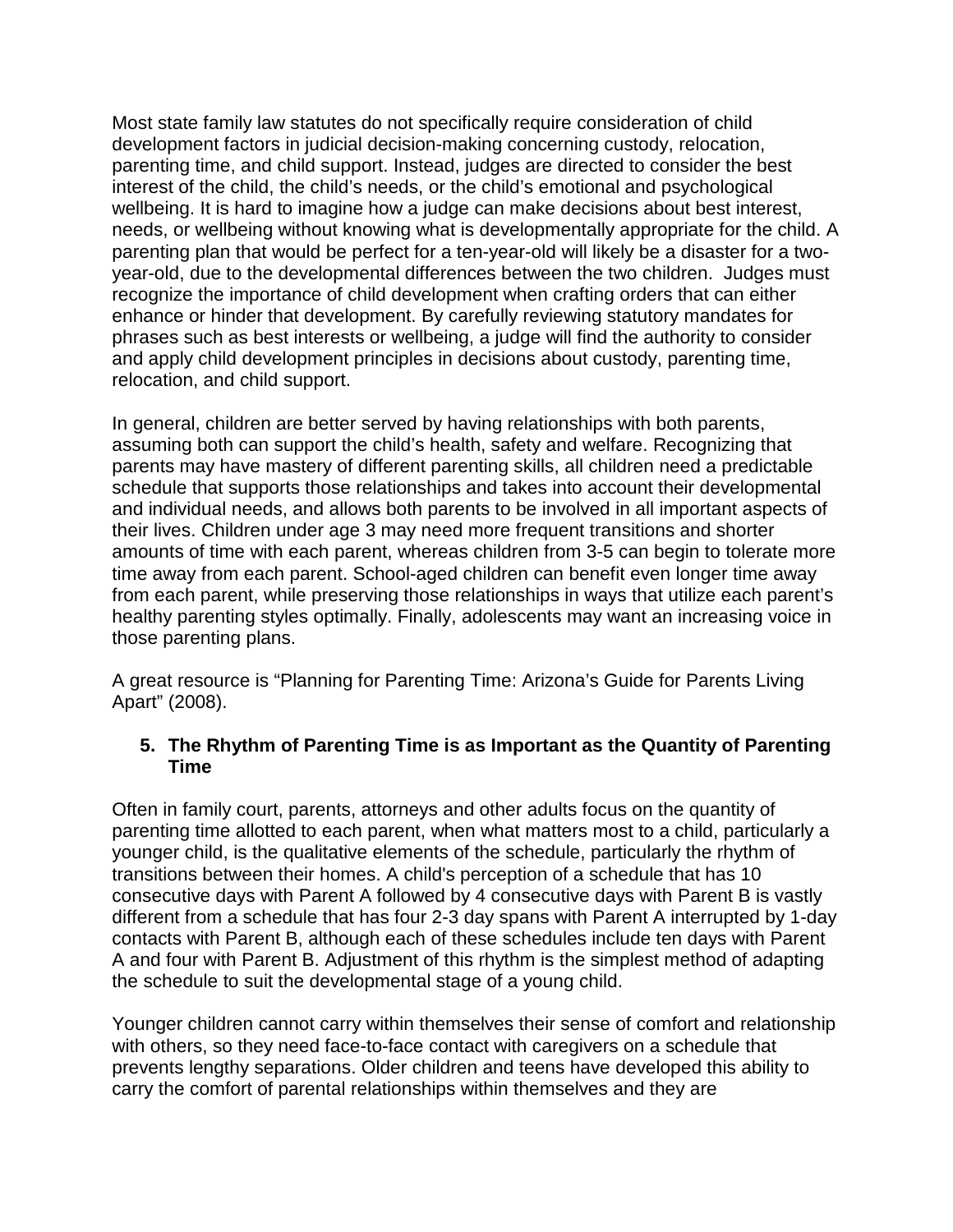developmentally able to use the technology of phones to supplement their sense of connection. Children of more mature ages need not transition between their homes as frequently because of this developmental advancement.

#### **6. Parents with Certain Strengths and Capacities Can More Effectively Share Care**

Jennifer McIntosh and her colleagues in Australia conducted several studies of parental overnights. Much of the discussion following the release of their findings in 2010 focused on the results indicating that multiple overnights with a non-primary parent are disruptive to the long-term development of very young children. Another substantial finding of these studies, which is often overlooked, is that particular capacities in parents allow them to more successfully share care in a manner that supports their children's development. Note that in this discussion, sharing care includes equally shared schedules (50/50) as well as unequal schedules that provide abundant care for both parents.

McIntosh and colleagues identified these capacities as forms of "equipment" that coparents carry, and outlined them as follows.

Developmental Equipment includes the ability of parents to understand the child's developmental stage and to adapt their parenting plan to their child's capacities and stage. This factor trumps all others in predicting children's success in shared care.

Relationship Equipment includes positive relationships between each parent and the child as well as a cooperative and respectful relationship between the co-parents. It also includes having supportive, respectful relationships with both extended families. This factor is more predictive of children's outcomes than the number of overnights in each parent's care.

Socio-Economic Equipment includes living in geographic proximity to the child, and having adequate income and work flexibility to provide comfortable housing, and the ability to be present with the child.

Maintenance Equipment includes the ability of the parents to be flexible and responsive to the child's needs, and to have a business-like co-parenting relationship.

We, as professionals, are wise to urge parents to invest their time and energy in developing the equipment outlined above if they prefer to have abundantly shared parenting time.

Professor McIntosh, Professor Kline Pruett, and Dr. Kelly focusing on risk and protective factors that are critical for very young children, added more information on these issues in two articles on overnights with young children, published in *Family Court Review*, April 2014, suggesting how decision-makers can use these factors to ensure developmental and relationship success for young children.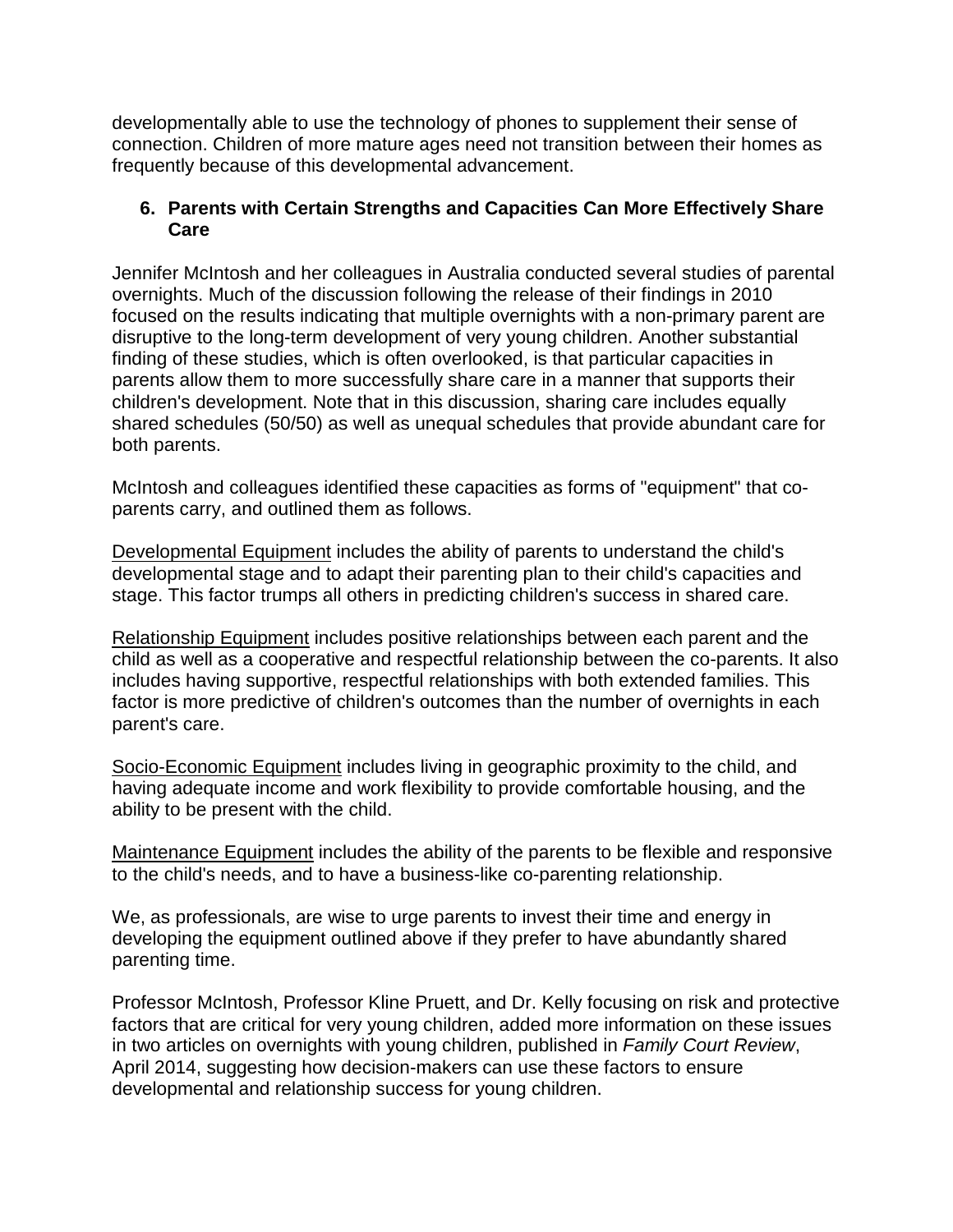#### **7. Be mindful that children's statements may be influenced by both internal and external factors, and thus may not be reliable.**

It's easy for judges to understand that parents may try to influence what their children say in family and juvenile court matters. What's more difficult to understand is the myriad of internal and external factors that may also contribute to children's suggestibility. Various external factors that increase the risk of suggestibility in children include, but aren't limited to:

- Question type Open-ended questions are always preferable over forced choice, or yes/no, questions.
- Suggestive questions Questions that imply a particular person caused them harm, such as, "When your daddy ...?
- Source Monitoring It's always important to ask children how they know something, i.e., did they see it or did someone tell them about it. Younger children are particularly susceptible to source monitoring problems.
- Repeated questions Children respect adults and often think that if adults ask the same question several times, their previous answers are incorrect and they change their answer accordingly. Some interviewers then stop asking questions when they get the answer they want to hear, and that reinforces for the child that they got it right this time.

Various internal factors that increase the risk of suggestibility include, but aren't limited to:

- Age Younger children are always more susceptible to being influenced by these external factors.
- Emotions Children might be ashamed, anxious, angry, scared, sad, or have other emotions that influence the nature of what they say.
- Loyalty Children are often influenced by loyalties that they feel toward one or both parents.
- Failure to understand Adults often use language that children, especially children under 5 years old, don't understand and they answer questions incorrectly because of it. Use language that is appropriate to the age of the child.
- **8. In domestic violence or abuse cases, when appointing an expert to conduct an evaluation, provide therapy, or serve in some other capacity, be certain that your expert understands the unique and necessary considerations in those cases.**

Many experts are knowledgeable and understand complexities associated with family and juvenile court matters. But not all experts are expert in the particular matter of *your* case. For example, if you are dealing with a family experiencing sexual abuse allegations, domestic violence allegations, or allegations of child alienation (or all 3), be certain that your expert has the appropriate knowledge and skills to use protocols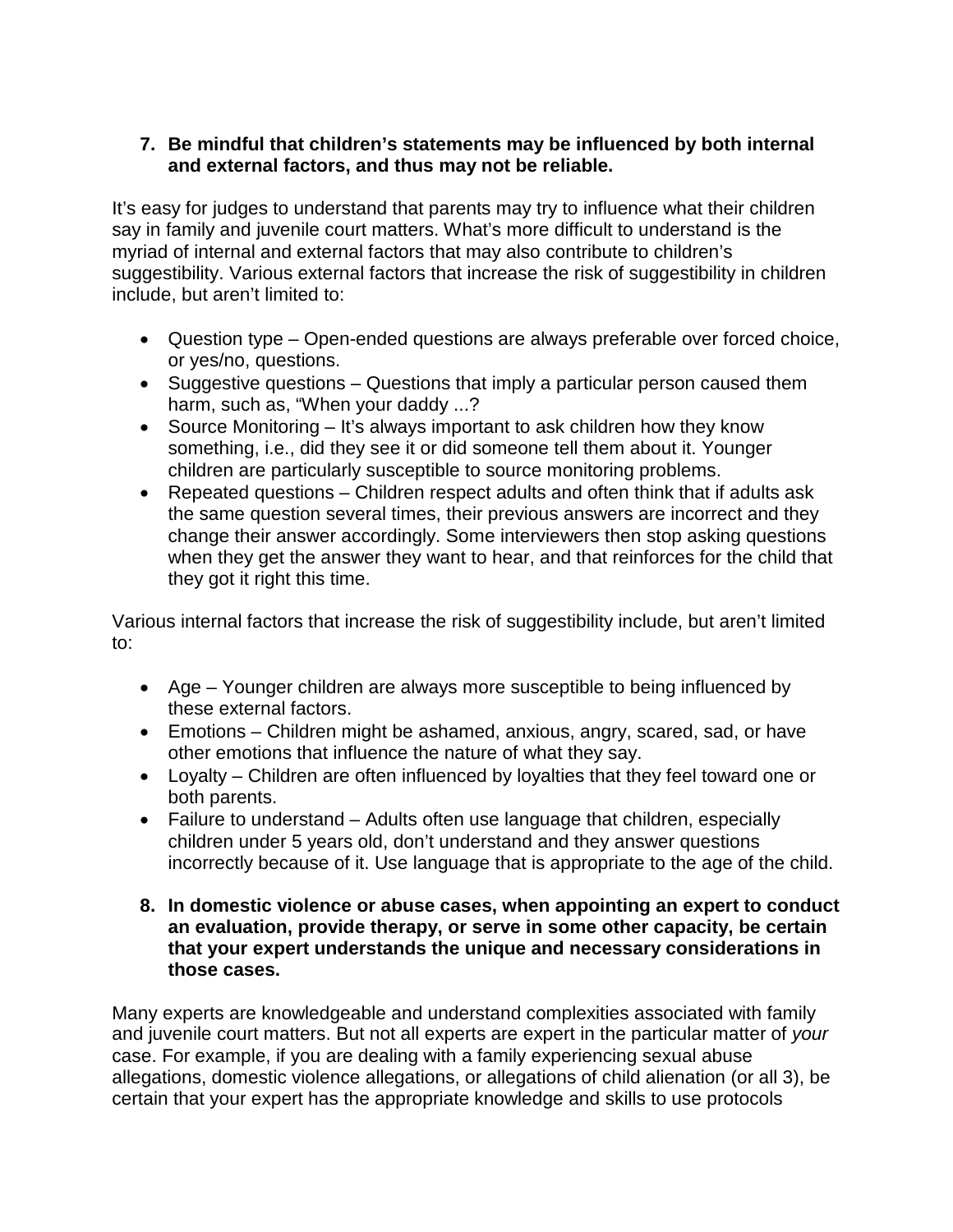appropriate to the case.

For more information, see the recently completed AFCC Guidelines for Examining Intimate Partner Violence (2016) and the AFCC Model Standards of Practice for Child Custody Evaluation (2006).

#### **9. What To Do When You're Not an Expert**

Judges bring to the bench, and to their decisions, who they are and what they've experienced. Few judges are experts in neuroscience, child development, family systems, family violence, substance abuse, or behavioral health. The best judges learn as much as possible about those topics so that they can ask the questions that will lead to the evidence they need to make good decisions. It is the lucky judge who can rely on the testimony of a professional about a particular child and family. More often, judges learn from the parents, the child, or non-professional witnesses such as family members and friends. That is why it is critical that judges have a basic understanding of child development (and of the other topics noted above). If there is no expert available, the judge must advise the lawyers and/or litigants about what she will use to make her decision. If she has heard a speaker, read an article, or attended a training, and plans to rely on what she learned to make her decision, she should provide that same information to the lawyers and/or litigants so that they are able to respond.

#### **10.Judges need to understand that trauma (e.g., from substance abuse, highconflict divorce, neglect and abuse) can derail a child's development.**

Trauma comes in many forms, and significantly increases the risk that a child's development will become derailed. Symptoms can take on many forms. Some are internalized symptoms, including, but not limited to failure to thrive, depression, fears, anxiety, lack of self-confidence, lack of initiative, lack of self-esteem, or academic difficulties. Others are externalizing, including, but not limited to bullying, temper outbursts, failure to respond to authority, or ADHD symptoms. These children often have somatic symptoms, as well, including but not limited to sleep problems, regressions in toileting, speech and language, facial tics, or simply holding the tension in their bodies.

With the limited time you have with the family, screening for these symptoms is important. Independent child lawyers and parents should be queried about any symptoms that the child is experiencing that are related to the experienced traumas so that remedies and interventions can be part of the overall court-ordered plans. Interventions can include, but aren't limited to: play therapy, yoga, group therapy, and perhaps medication. As described in #9, although judges aren't the experts and you may not have experts to help in a given case, your experience and training will help guide you in recognizing the symptoms, the traumas associated with those symptoms, and providing direction for appropriate interventions.

Compiled and organized by: